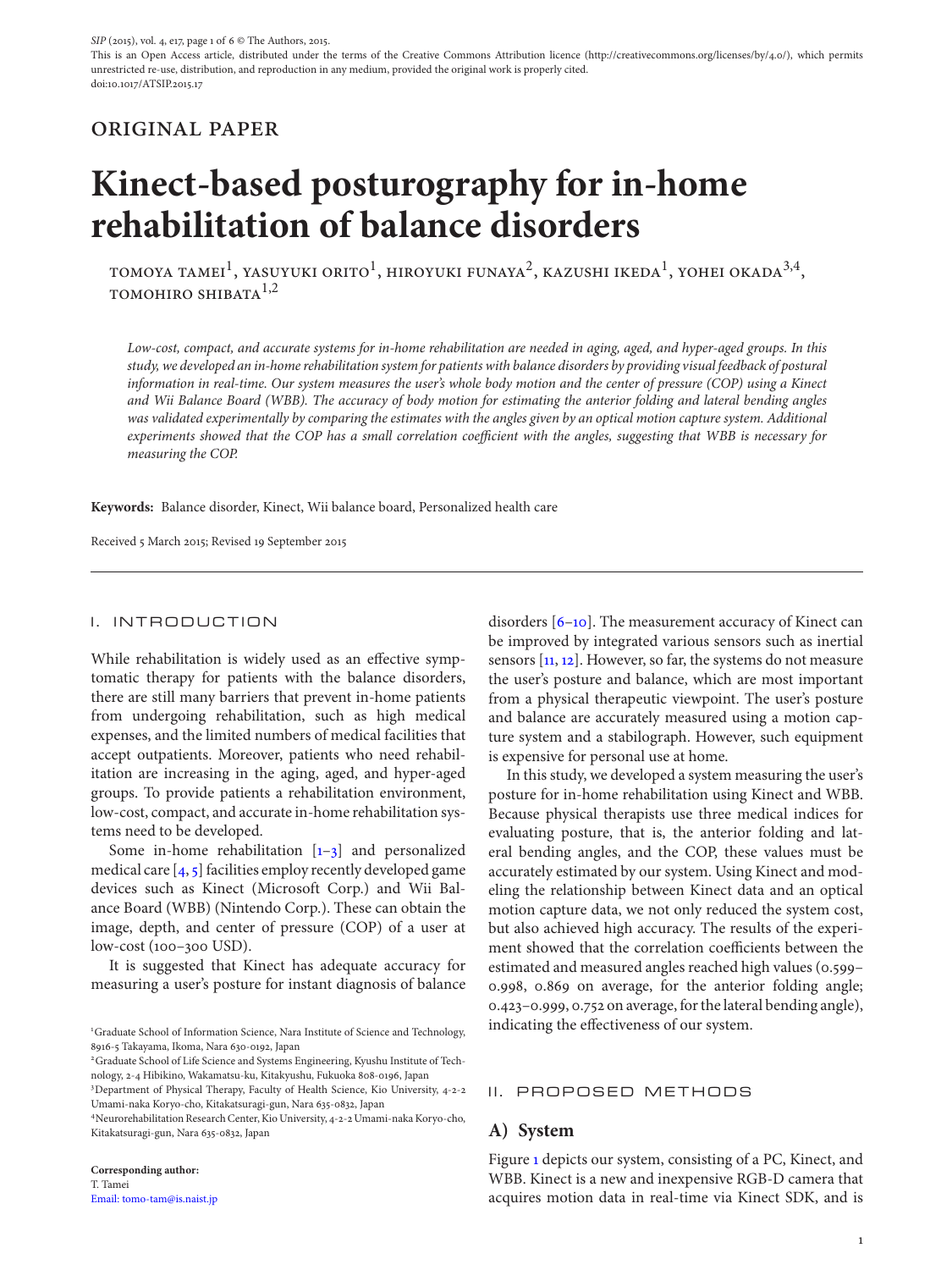

<span id="page-1-0"></span>**Fig. 1.** System overview.

freely available from the Microsoft Corp. The WBB is a piece of equipment that measures the COP [\[2,](#page-4-3) [4\]](#page-4-2).

Our system calculates the anterior folding and lateral bending angles of a user from skeleton data (green segments in Fig. [2\)](#page-1-1) given by Kinect SDK, measures the COP using WBB (red circle in the lower-left in Fig. [2\)](#page-1-1), and feeds back to the user current data in real-time with animated posture images (white bars in Fig. [2\)](#page-1-1) and the RGB image from Kinect. The system records the 3D skeleton, the two-dimensional (2D) COP, and the movie obtained by Kinect.

## **B) Calculating the angles**

A schematic view of the calculation is given in Fig. [3.](#page-1-2) The anterior folding and lateral bending angles are calculated using the center of the shoulder *PS*\_*CENTE R* and the center of the hip *PH*\_*CENTE R* obtained using Kinect SDK, where the angles are calibrated using the camera angle θ*cam* given by the accelerometer in the camera.



<span id="page-1-2"></span>**Fig. 3.** How to calculate the angles.

The details of the procedure are shown below:

(i) Calculate each component of the vertical vector *V* expressing the direction of gravity as

$$
V_x = 0, \quad V_y = \cos(\theta_{cam}), \quad V_z = \sin(\theta_{cam}). \quad (1)
$$

(ii) Calculate the vector *H* expressing the direction of the user body as

$$
H = P_{S\_CENTER} - P_{H\_CENTER} \tag{2}
$$

(iii) Calculate the anterior folding angle θ*ab* and lateral bending angle  $\theta_{lf}$  as

$$
\theta_{ab} = -\text{sign}\left(\frac{V_z}{|V_{yz}|} - \frac{H_z}{|H_{yz}|}\right) \arccos \frac{V_{yz} \cdot H_{yz}}{|V_{yz}||H_{yz}|}, \quad (3)
$$

$$
\theta_{lf} = -\text{sign}\left(\frac{V_x}{|V_{xy}|} - \frac{H_x}{|H_{xy}|}\right) \arccos \frac{V_{xy} \cdot H_{xy}}{|V_{xy}||H_{xy}|}, \quad (4)
$$



<span id="page-1-1"></span>**Fig. 2.** Screenshot of the feedback system.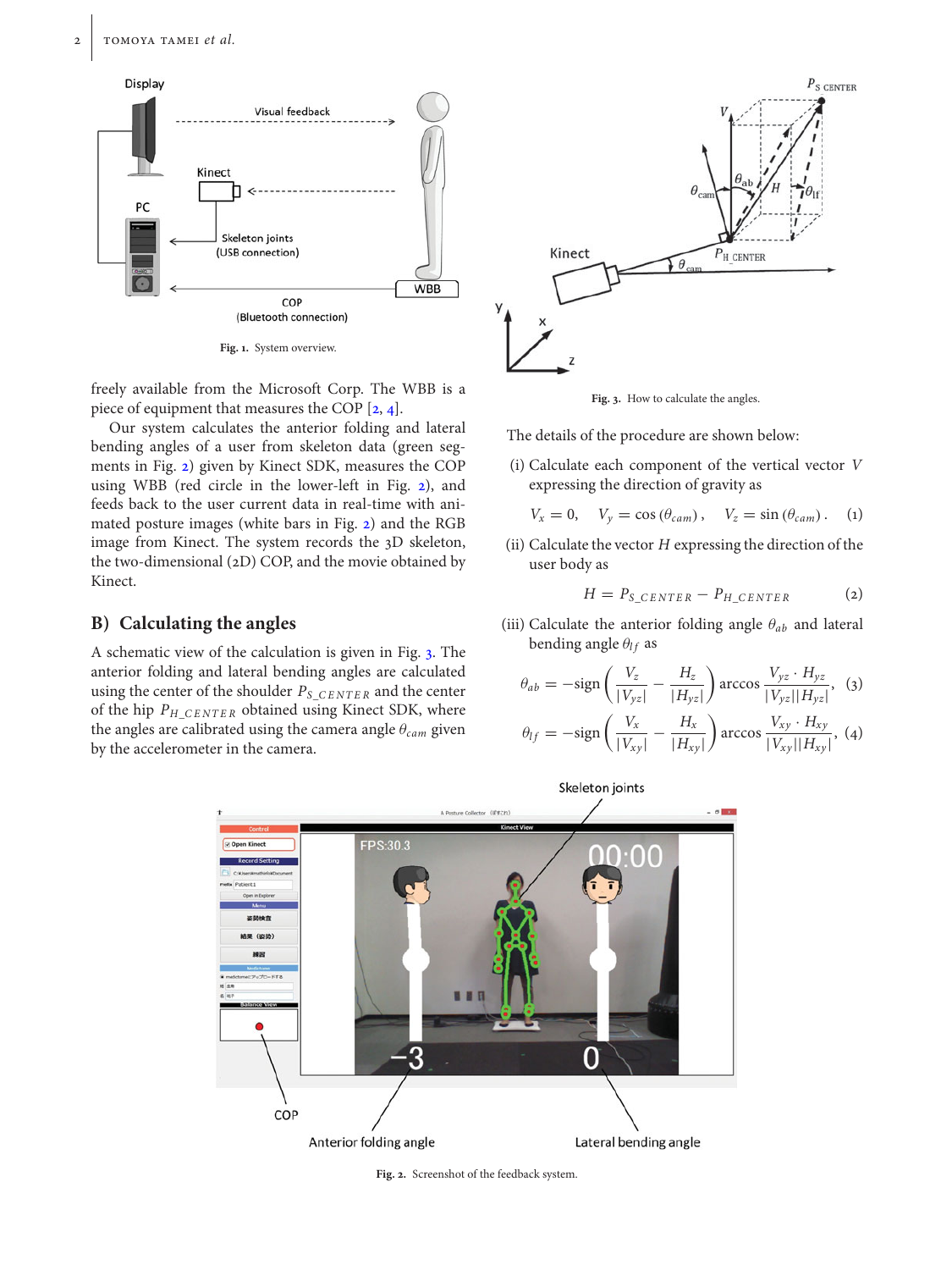

**Fig. 4.** Combined marker.

<span id="page-2-0"></span>where  $A_{xy}$  denotes the two-dimensional vector with the *x*- and *y*-components of the vector *A*, and so on.

#### III. EXPERIMENTS

To evaluate the accuracy of the anterior folding and lateral bending angles using the proposed system, we compared the calculated values with the angles acquired from an optical motion capture system.

#### **A) Method**

Subject's posture was simultaneously recorded using Kinect with a sampling frequency of 30 Hz, as well as by an optical motion capture system (MAC3D, Motion Analysis Corp.) at 180 Hz. The transformation between the coordinates system from Kinect to the motion capture system (calculation of a transformation matrix between the two coordinates) was calibrated in advance of the experiment using a combined marker composed of optical markers and an AR marker (Fig. [4\)](#page-2-0). The motion capture data were downsampled to 30 Hz to match that of the Kinect data.

Because the center of the shoulder *PS*\_*CENTE R* and the center of the hip *PH*\_*CENTE R* obtained by Kinect SDK are inside the user's body (Fig. [4,](#page-2-0) right)  $[13]$ , we calculated the ground-truth of the angles from the positions of the two markers, the midpoint of the clavicle *<sup>M</sup>*1 and the midpoint of the projections on the outside of the ilium anterior superior *<sup>M</sup>*2 (Fig. [4,](#page-2-0) left). In the same way as the anterior folding angle  $\theta_{ab}$  and lateral bending angle  $\theta_{lf}$  in Fig. [3.](#page-1-2)

#### **B) Participants**

Two healthy adults (ages 22 and 33) with no balance disorders participated in this experiment. Each of them wore casual clothes such as a T-shirt and jeans and sequentially performed four tasks: standing with eyes open, standing with eyes closed, swaying in the anterior direction, and swaying in the lateral direction, each of which lasted for 30 s.



<span id="page-2-1"></span>**Fig. 5.** Positions of MAC3D markers and Kinect skeleton joints.

<span id="page-2-4"></span>**Table 1.** Parameters of the linear model for each participant

|                    | Anterior folding angle |               |                               |                              | Lateral bending angle |               |                               |                              |
|--------------------|------------------------|---------------|-------------------------------|------------------------------|-----------------------|---------------|-------------------------------|------------------------------|
| Participant<br>No. | b                      | a             | <b>RMSE</b><br>$(\text{deg})$ | <b>STD</b><br>$(\text{deg})$ | d                     | $\mathcal{C}$ | <b>RMSE</b><br>$(\text{deg})$ | <b>STD</b><br>$(\text{deg})$ |
| $\overline{2}$     | 4.29<br>9.84           | 0.901<br>1.27 | 0.834<br>0.47                 | 0.962<br>0.43                | 4.58<br>$-5.57$       | 1.30<br>1.39  | 1.21<br>0.961                 | 1.19<br>0.890                |

## **C) Evaluation**

The correlation coefficient between the angles  $\theta_{MAC3D}$ <sub>*ab*</sub> and  $\theta_{kinect\_ab}$  and that between the angles  $\theta_{MAC3D\_lf}$  and  $\theta_{kinect\_If}$  were evaluated. This means that we modeled the relationship between the angles as a linear model,

<span id="page-2-2"></span>
$$
\theta_{MAC3D\_ab} = a\theta_{kinect\_ab} + b,\tag{5}
$$

<span id="page-2-3"></span>
$$
\theta_{MAC3D\_lf} = c\theta_{kinect\_lf} + d,\tag{6}
$$

where *a*, *b*, *c*, and *d* are appropriate constants.

#### **D) Results**

The correlation coefficients were very high (0.826–0.998) for both directions (Fig. [5\)](#page-2-1).

If the constants  $a$ ,  $b$ ,  $c$ , and  $d$  in  $(5)$  and  $(6)$  are given for each participant by the least-squares method, the rootmean-square errors (RMSE) of the estimated angles and their standard deviation (STD) were small enough (Table [1](#page-2-4) and Fig.  $6$ ).

#### IV. DISCUSSION

## **A) Calibration of the angles**

The experimental result showed that our system can estimate the angles with great accuracy if it is well calibrated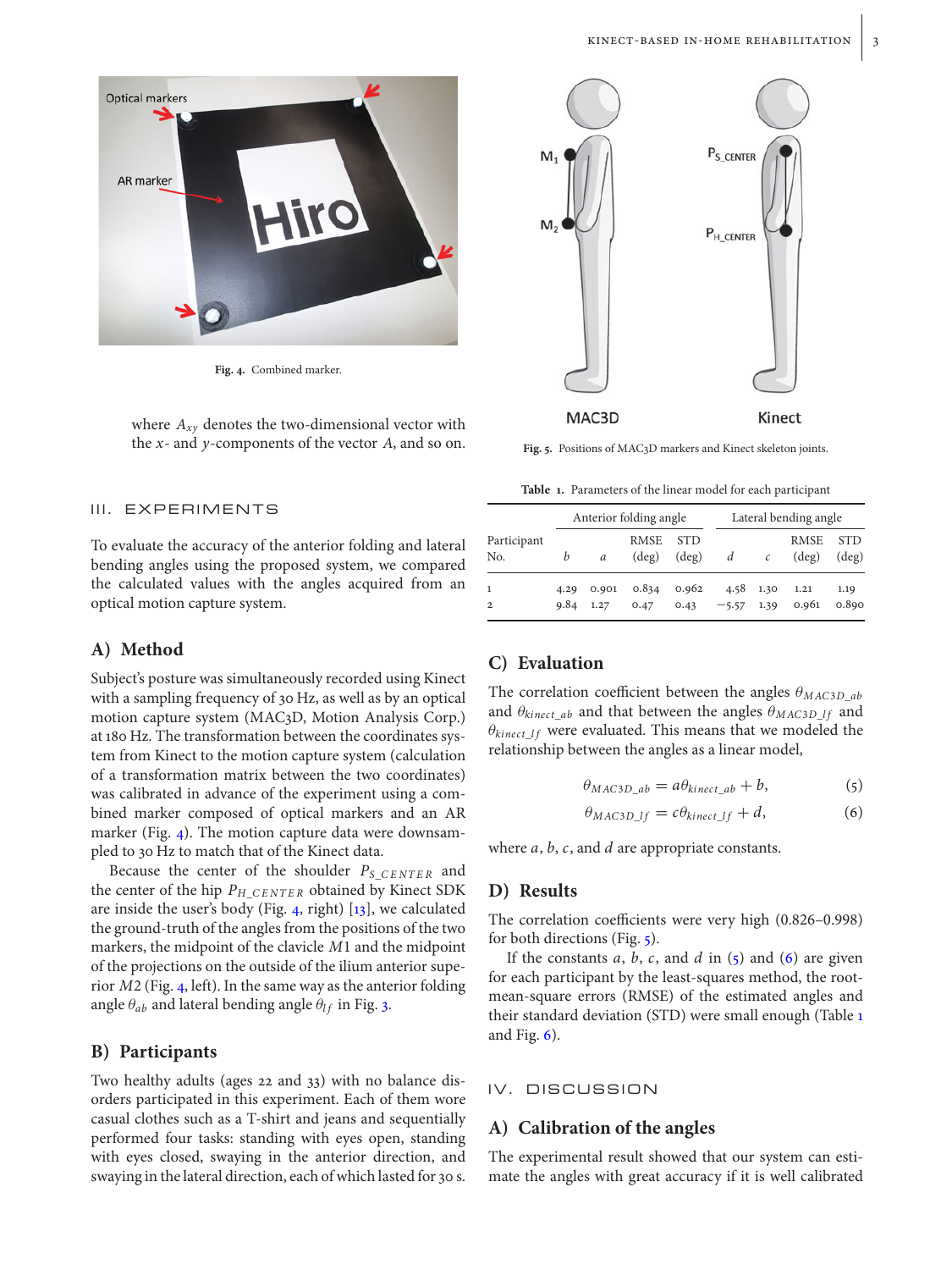

<span id="page-3-2"></span><span id="page-3-0"></span>**Fig. 6.** Correlation coefficients for each direction, (a) anterior folding angle, (b) lateral bending angle.

**Table 2.** Parameters of the biased model.

|                    |              | Anterior folding angle        |                              |                 | Lateral bending angle         |                              |  |  |
|--------------------|--------------|-------------------------------|------------------------------|-----------------|-------------------------------|------------------------------|--|--|
| Participant<br>No. | b            | <b>RMSE</b><br>$(\text{deg})$ | <b>STD</b><br>$(\text{deg})$ | d               | <b>RMSE</b><br>$(\text{deg})$ | <b>STD</b><br>$(\text{deg})$ |  |  |
| 1<br>$\mathbf{2}$  | 3.47<br>12.9 | 0.822<br>0.567                | 0.996<br>0.568               | 3.56<br>$-6.64$ | 1.37<br>1.21                  | 1.33<br>1.20                 |  |  |

(Table [1\)](#page-2-4). This shows that we need a calibration method without an optical motion capture when applying our system to in-home rehabilitation.

One possible way to calibrate the parameters is to use color markers and capture them with normal RGB video in Kinect. It is easy to calculate the anterior folding and lateral bending angles from 2D images captured from the dorsal and lateral sides (Fig. [7\)](#page-3-1).

If the angles have only bias terms *b* and *d*, that is, the coefficients *a* and *c* are unity, the calibration is much simpler or even unnecessary. To confirm whether it is acceptable or not, we conducted an additional experiment with  $a = c = 1$ . As a result, the RMSEs of the angles for the biased model (Table [2\)](#page-3-2) were comparable with those for the linear model (Table [1\)](#page-2-4).

### **B) Necessity for WBB**

Our system measures the COP using WBB. However, the COP could possibly be estimated from the anterior folding and lateral bending angles. If so, the system could omit WBB and would cost less. To investigate whether the angles have information on the COP, we measured the anterior folding and lateral bending angles and the COP simultaneously. We then calculated the correlation coefficient between the anterior folding angle and the corresponding element of the COP and that between the lateral bending angle and the corresponding element of the COP.

One patient with Parkinson's disease participated in this experiment under the guidance of a physical therapist. The participant measured the angles and the COP by himself at his home using our system, with four trials a day (with comfortable and upright posture every morning and evening) for a week. One trial was composed of standing with eyes open and then closed for 30 s each.

As a result, they were found to have small averages and large deviations in their correlation coefficients over the trials (Fig. [8\)](#page-4-4). This is because the subject may move not only the trunk (the anterior folding and lateral bending angles) but also other body parts. In fact, the existence of coordination (synergies) of multiple joints and muscles for keeping the balance is suggested  $[14-17]$  $[14-17]$ . Since COP reflects the

<span id="page-3-1"></span>

**Fig. 7.** Calibration the parameters in a patient's home.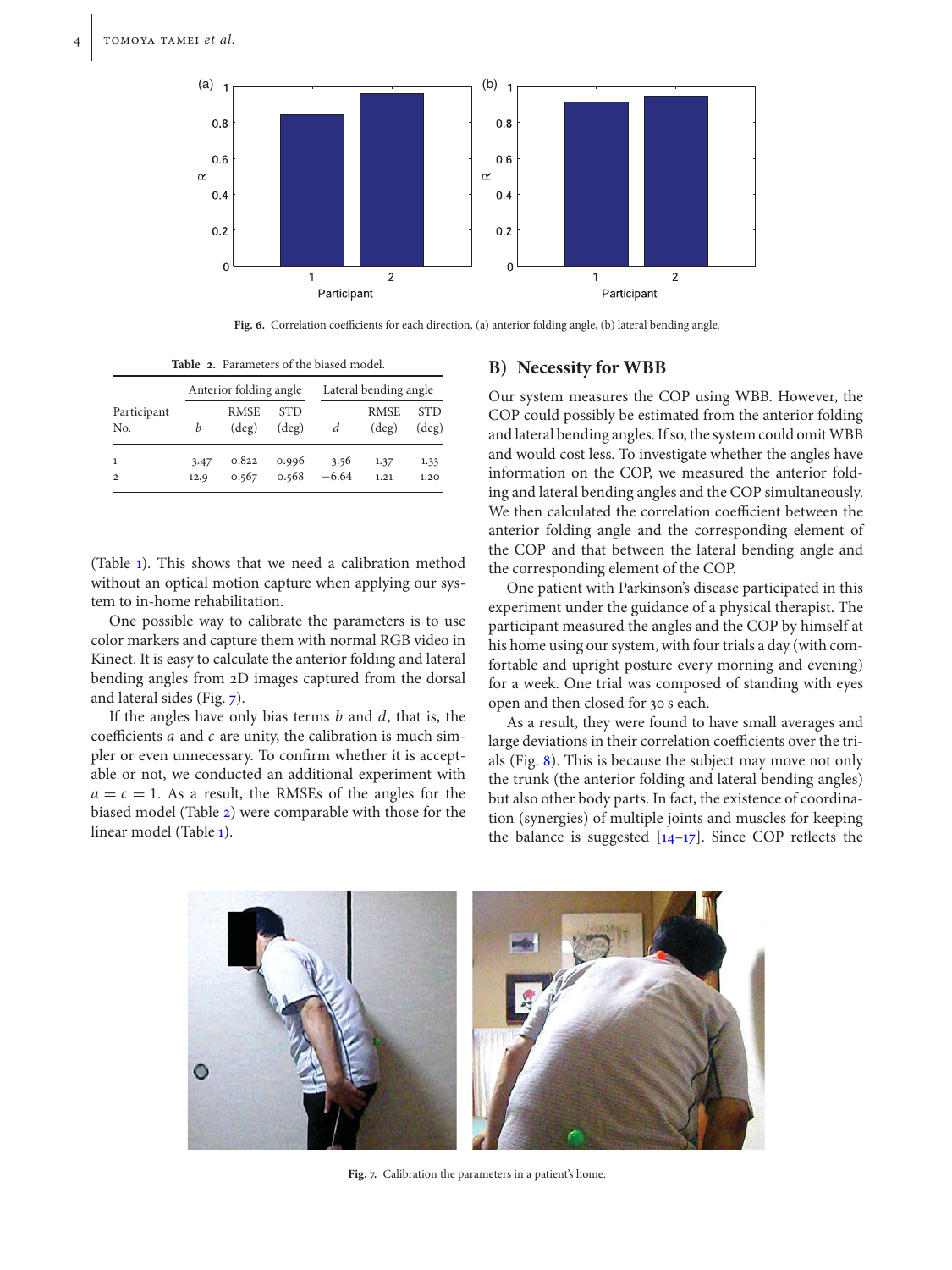

<span id="page-4-4"></span>**Fig. 8.** Correlation between the angles and COP.

motions of each part of the whole body, it should potentially include the information of the coordination [\[18\]](#page-5-8). It is also found that spacial relationship between COP and COM (center of mass) is related to dynamic balance control [\[19,](#page-5-9) [20\]](#page-5-10). These findings indicate that WBB is useful for assessing and rehabilitating dynamic balance control.

## V. CONCLUSIONS

In this paper, we proposed a low-cost in-home rehabilitation system for patients with balance disorders. The system measures a participant's posture in terms of the anterior folding and lateral bending angles and the COP that are used by physical therapists.

Experimentally the system was confirmed to be very accurate in estimating the angles using MAC3D for the ground truth. In fact, the angles measured by Kinect had a high correlation coefficient with those measured by MAC3D and they are related by a linear transform.

In addition, our system provided the participant with visual feedback of the postural information and COP in real-time, which would assist the participant in rehabilitating at home.

#### ACKNOWLEDGEMENTS

This work was supported by a Grant-in-Aid for Scientific Research from the Japan Society for the Promotion of Science (Grant no. 23240028).

#### APPENDIX

## A. MEASURING METHOD FOR COP

Figure [9](#page-4-5) shows the position of sensors for WBB. The COP was calculated by:

$$
COP_x = \frac{BSL}{2} \left( \frac{F_{TR} + F_{BR} - F_{TL} - F_{BL}}{F_{Total}} \right),
$$



<span id="page-4-5"></span>**Fig. 9.** Positions of the sensors for WBB.

$$
COP_y = \frac{BSW}{2} \left( \frac{F_{TR} + F_{TL} - F_{BR} - F_{BL}}{F_{Total}} \right), \quad (A.1)
$$

where,  $F_i$  ( $i = TL$ , TR, BL, BR, TOTAL) are the forces measured by each sensor and their total force. *BSL* and *BSW* are the distances between the sensors in the anteroposterior direction and lateral direction (Fig. [9\)](#page-4-5).

#### **REFERENCES**

- <span id="page-4-0"></span>[1] Chang, Y.-J.; Chen, S.-F.; Huang, J.-D.: A Kinect-based system for physical rehabilitation: a pilot study for young adults with motor disabilities. Res. Dev. Disab., **32** (6) (2011), 2566–2570.
- <span id="page-4-3"></span>[2] Esculier, J.-F.; Vaudrin, J.; Beriault, P.; Gagnon, K.; Tremblay, L.E.: Home-based balance training programme using Wii fit with balance board for Parkinson's disease: a pilot study. J. Rehab. Med., **44** (2) (2012), 144–150.
- <span id="page-4-1"></span>[3] Galna, B. *et al.*: Retraining function in people with Parkinson's disease using the Microsoft Kinect: game design and pilot testing. J. Neuroeng. Rehab., **11** (60) (2014). Available: [http://www.jneuroengrehab.](http://www.jneuroengrehab.com/content/11/1/60) [com/content/11/1/60](http://www.jneuroengrehab.com/content/11/1/60)
- <span id="page-4-2"></span>[4] Clark, R.A.; Bryant, A.L.; Pua, Y.; McCrory, P.; Bennell, K.; Hunt, M.: Validity and reliability of the Nintendo Wii balance board for assessment of standing balance. Gait Posture, **31** (3) (2010), 307–310.